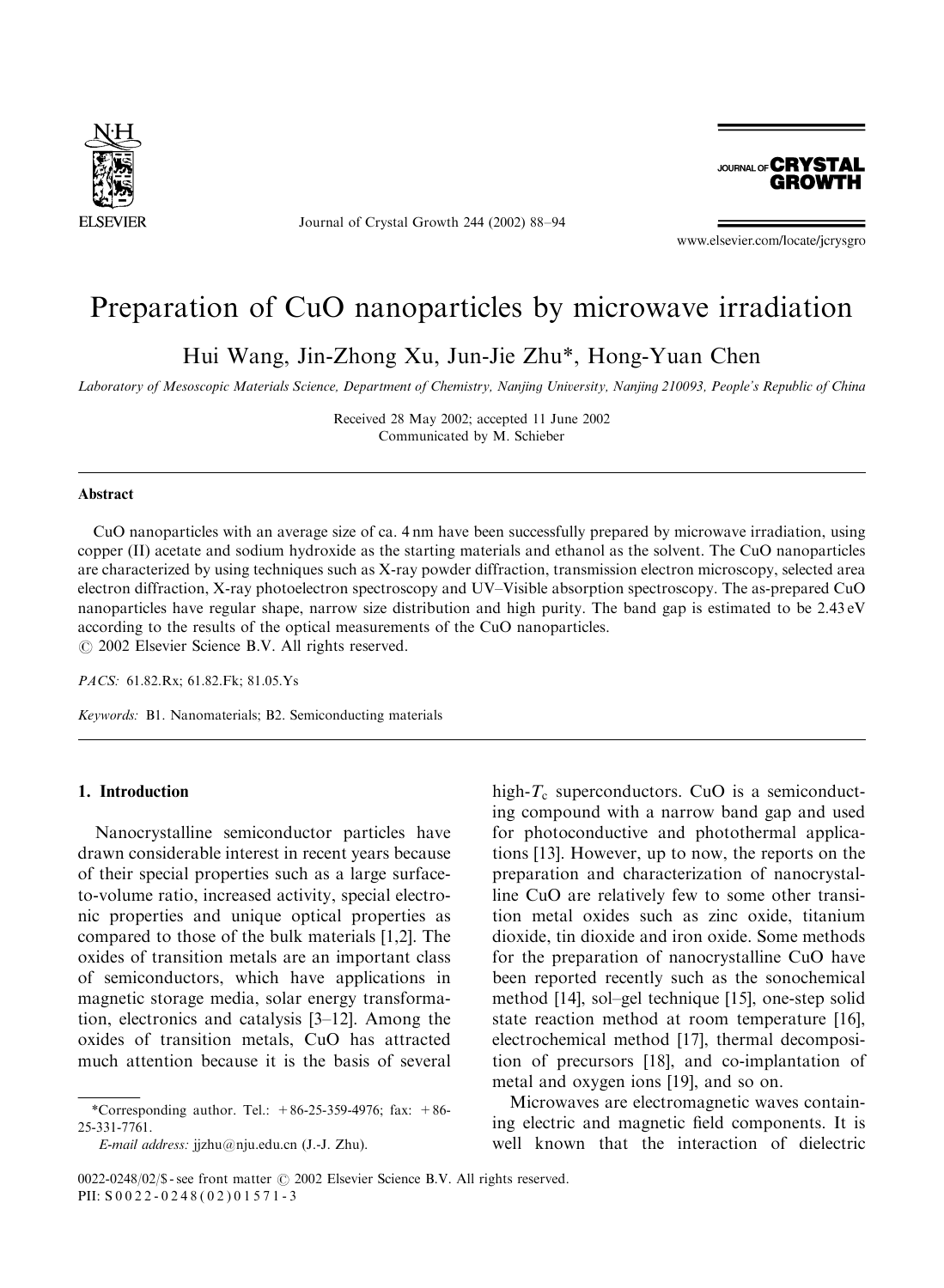materials, liquids or solids, with microwaves leads to what is generally known as dielectric heating. Electric dipoles present in such materials respond to the applied electric field. In liquids, this constant reorientation leads to the friction between molecules, which subsequently generates heat [20]. Claimed effects of microwave irradiation include thermal effects and non-thermal effects. Microwave irradiation as a heating method has found a number of applications in chemistry. The microwave synthesis, which is generally quite fast, simple and efficient in energy, has been developed and is widely used in various fields such as molecular sieve preparation, radiopharmaceuticals, the preparation of inorganic complexes and oxide, organic reactions, plasma chemistry, analytical chemistry and catalysis [21]. The applications of microwave irradiation in the preparation of nanoparticles have been reported in recent years [22–30]. Microwave irradiation has shown very rapid growth in its application to material science due to its unique reaction effects such as rapid volumetric heating and the consequent dramatic increase in reaction rates, etc. Compared with the conventional methods, the microwave synthesis has the advantages of short reaction time, small particle size, narrow particle size distribution and high purity.

In this paper, we report a novel method for the preparation of monoclinic CuO nanoparticles by microwave irradiation. It is found to be a fast, convenient, mild, energy-efficient and environmentally friendly route to produce CuO nanoparticles in only one step. The product has regular shape, small size, narrow size distribution and high purity.

### 2. Experimental section

## 2.1. Materials

 $Cu(CH<sub>3</sub>COO)<sub>2</sub>$  and NaOH of analytical purity were purchased from Shanghai Chemical Reagent Factory (China). Absolute ethanol of analytical purity was purchased from Nanjing Chemical Reagent Factory (China). Polyethylene glycol-19000 (PEG) was purchased from Tianjing Third

Reagent Factory (China). All the reagents were used without further purification. Distilled water was used in our experiments.

## 2.2. Instruments

A microwave oven with 650 W power (Sanle general electric corp. Nanjing, China) was used. A refluxing system was connected with the microwave oven.

Powder XRD measurements were performed on a Shimadzu XD-3A X-ray diffractometer at a scanning rate of  $4^{\circ}/\text{min}$  in the 2 $\theta$  range from 15<sup>°</sup> to  $60^\circ$ , with graphite monochromatized Cu K $\alpha$  radiation  $(\lambda = 0.15418 \text{ nm})$  and nickel filter. TEM images and SAED pictures were recorded on a JEOL–JEM 200CX transmission electron microscope, using an accelerating voltage of 200 kV. The samples used for TEM observations were prepared by dispersing some products in ethanol followed by ultrasonic vibration for 30 min, then placing a drop of the dispersion onto a copper grid coated with a layer of amorphous carbon. Further evidence for the purity of CuO was obtained by the X-ray photoelectron spectra (XPS) of the product. The XPS patterns were recorded on an ESCALAB MK II X-ray photoelectron spectrometer by using non-monochromatized  $MgK\alpha X$ ray as the excitation source and choosing C1s (284.6 eV) as the reference line. A Shimadzu UV-3100 photospectrometer was used to record the UV–Visible absorption spectra of the as-prepared particles.

#### 2.3. Preparation of CuO nanoparticles

In a typical procedure, 25 ml ethanolic solution of  $0.2 M$  Cu(CH<sub>3</sub>COO)<sub>2</sub> was mixed with  $25 ml$ ethanolic solution containing 0.01 mol NaOH in a round-bottom flask. Then 0.5 g PEG-19000 was dissolved in the stock solution. The mixture was placed in the microwave reflux system and the reaction was carried out under ambient air for 10 min. The microwave oven followed a working cycle of  $6s$  on and  $24s$  off  $(20\%$  power) and altogether the on/off heating procedure was repeated 20 times. Then a great amount of darkbrown precipitate occurred. After cooling to room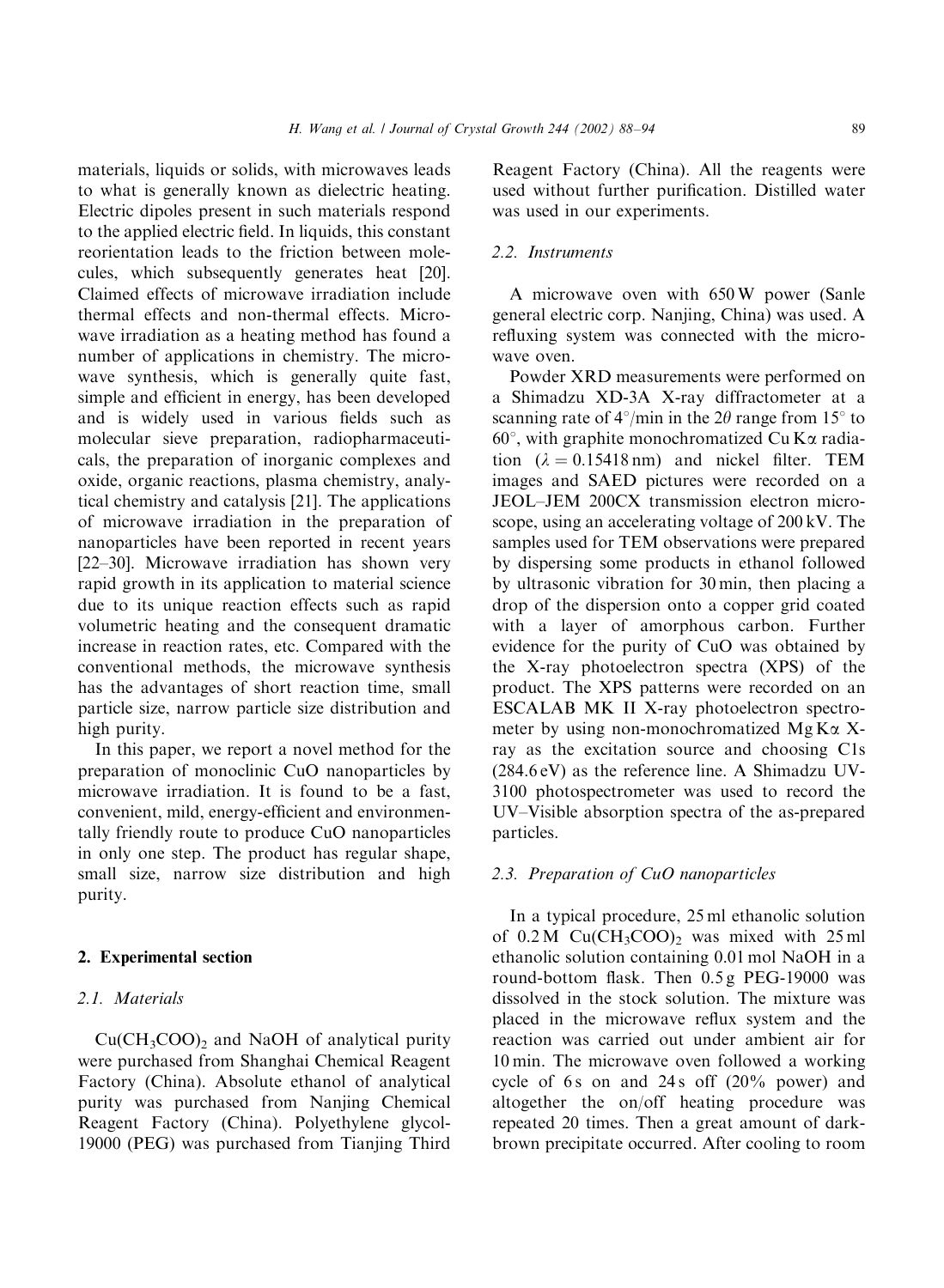temperature, the precipitate was centrifuged, washed with distilled water, absolute ethanol and acetone in sequence and dried in air at room temperature. The final products were collected for characterizations.

#### 3. Results and discussions

#### 3.1. XRD analysis

The XRD pattern (Fig. 1) of the product obtained is identical to the single-phase CuO with a monoclinic structure. The intensities and positions of the peaks are in good agreement with literature values [31]. No peaks of impurity are found in the XRD pattern. The broadening of the peaks indicates that the crystal size is small. The average size of the CuO nanoparticles is estimated to be ca. 4 nm according to the Debye–Scherer formula [32].

## 3.2. TEM and SAED measurements

The size and morphology of the product are analyzed by transmission electron microscopy (TEM). The TEM image (Fig. 2a) reveals that the product consists of spherical particles with a regular morphology and narrow size distribution. The size of the particles observed in the TEM image is in the range of 3–5 nm, which is in good agreement with that estimated by Debye–Scherrer



Fig. 1. Powder X-ray diffraction pattern of the as-prepared CuO nanoparticles.



Fig. 2. (a) TEM and (b) electron diffraction pattern of the asprepared CuO nanoparticles.



Fig. 3. Wide X-ray photoelectron spectrum of the as-prepared CuO nanoparticles.

formula from the XRD pattern. The SAED image (Fig. 2b) shows that the particles are well crystallized. The two diffraction rings on the picture correspond to  $(111, 00\overline{2})$  and  $(111, 200)$ , respectively, which is in accordance with  $(111)$ ,  $00\overline{2}$ ) and (111, 200) peaks in the XRD pattern.

### 3.3. XPS measurements

The wide XPS picture of the product is shown in Fig. 3. The C1s peak lies at 297.0 eV, which should be corrected to 284.6 eV. All the other peaks are corrected accordingly. No peaks of other elements except C, Cu and O were observed in the picture, indicating the high purity of the product.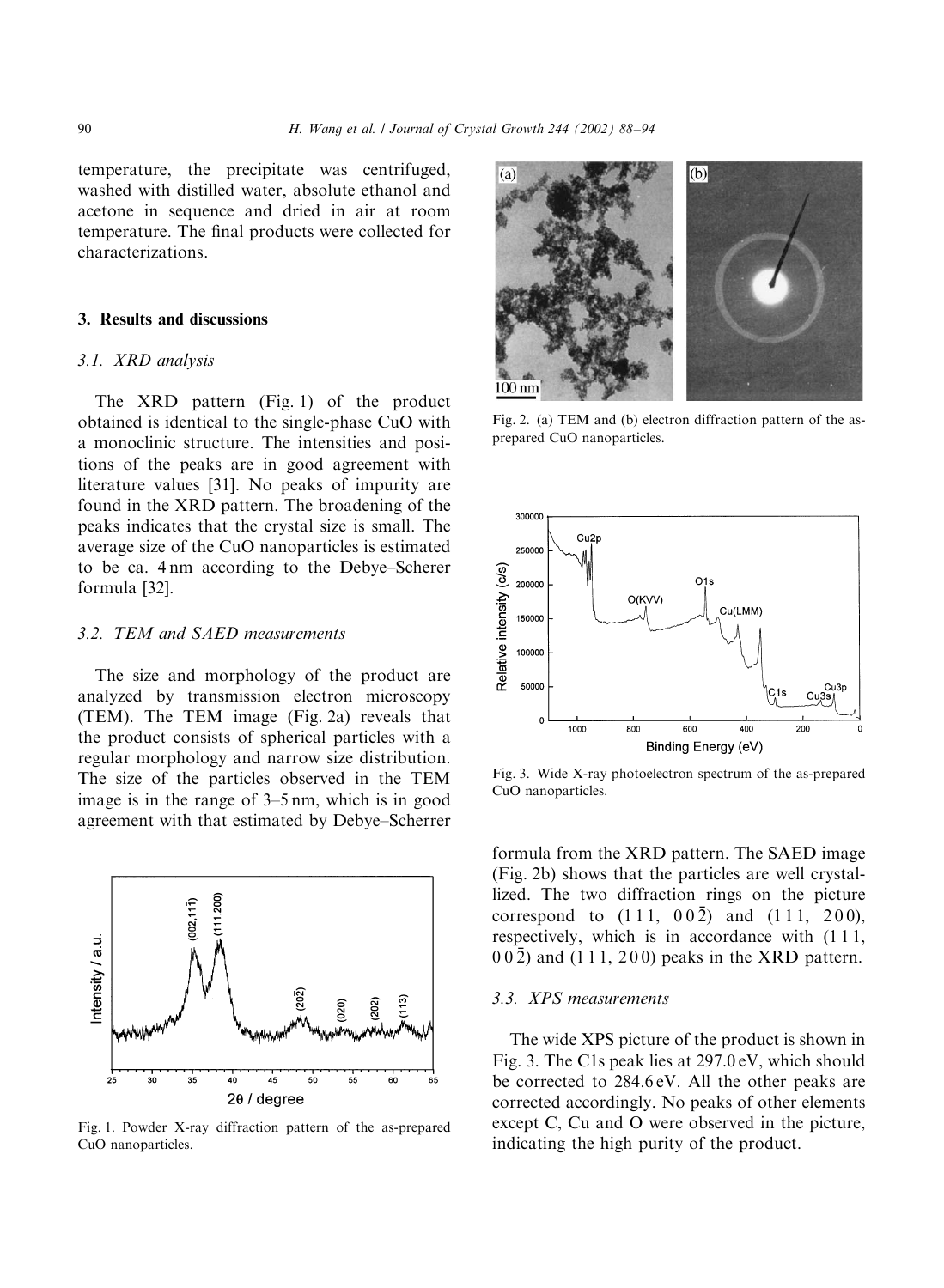

Fig. 4. High-resolution XPS spectra taken for the Cu and O region of the as-prepared CuO nanoparticles: (a) Cu2p and (b) O1s.

In the high-resolution XPS spectra (Fig. 4) of the as-prepared CuO nanoparticles, the  $Cu<sub>2p</sub>$  peak lies at 933.6 eV with a satellite feature located at a higher binding energy by about 8.2 eV, and the broad peak that lies at 530.8 eV is assigned to  $O_{1s}$ . The results are in agreement with the literature [16]. The atomic ratio of Cu:O calculated on the basis of  $Cu<sub>2p</sub>$  and  $O<sub>1s</sub>$  spectra is approximately equal to 3:4, which shows that the surface of the product is rich in O.

#### 3.4. Optical properties

We have carried out the UV–Visible absorption spectrum of the product in order to resolve the excitonic or interband transitions of CuO nanoparticles. UV–Visible absorption spectrum (Fig. 5a) of the as-prepared CuO nanoparticles



Fig. 5. (a) The UV–Visible absorption spectrum of CuO nanoparticles dispersed in ethanol solution; (b) plots of  $(\alpha E_{phot})^2$  vs.  $E_{phot}$  for direct transitions.

dispersed in ethanol solution (the concentration is 0.1187 mg/ml) shows a broad absorption peak whose center is at about 340 nm. The CuO nanoparticles were well dispersed in ethanol to form a transparent solution by ultrasonic vibration for 20 min. An estimate of the optical band gap is obtained using the following equation for a semiconductor:

$$
\alpha(v) = A(hv/2 - Eg)^{m/2},
$$

where A is a constant,  $\alpha$  is the absorption coefficient and m equals 1 for a direct transition.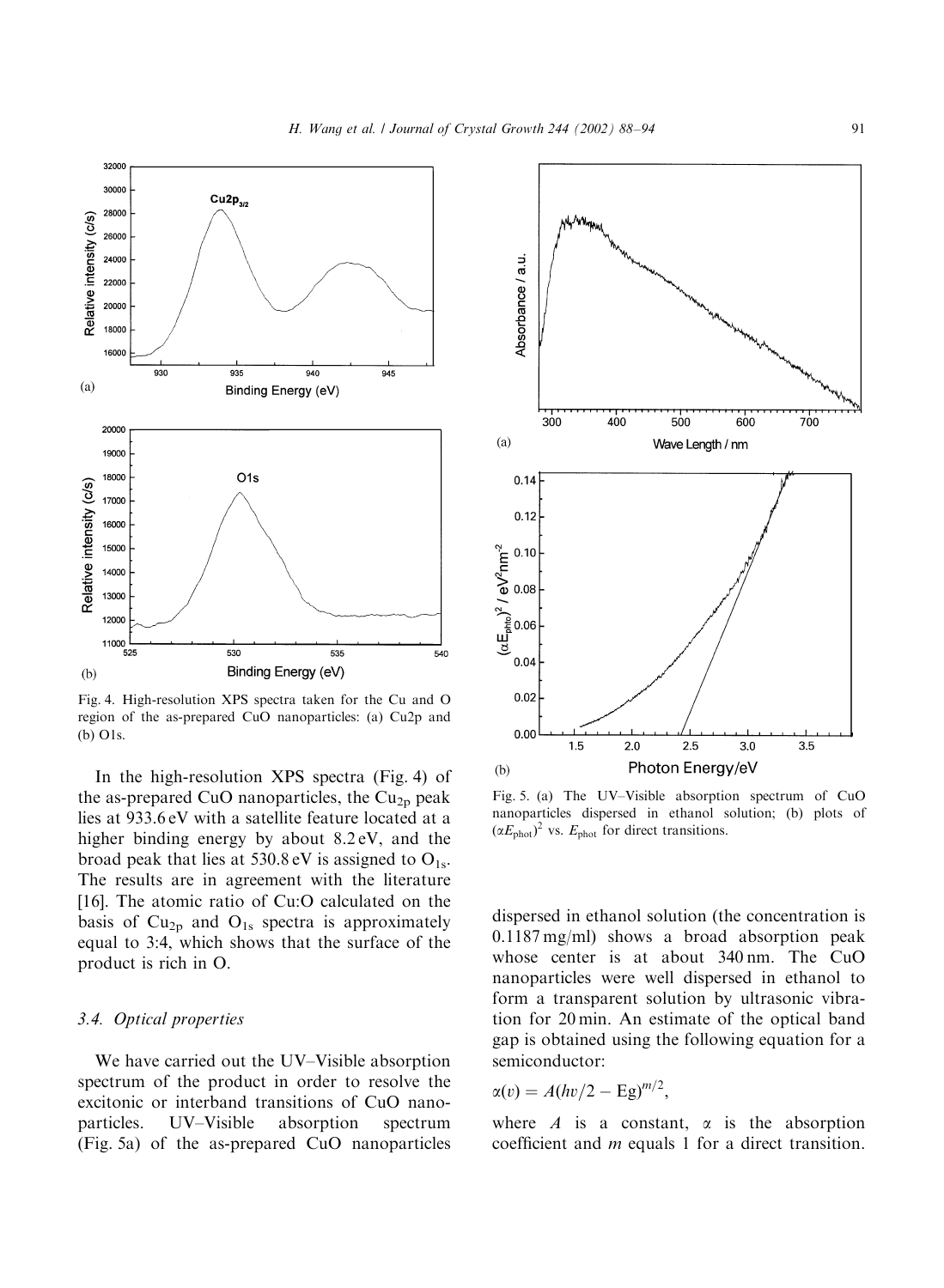The energy intercept of a plot of  $(\alpha E_{\text{phot}})^2$  vs.  $E_{\text{phot}}$ yields Eg for a direct transition (Fig. 5b) [33]. The band gap of the as-prepared CuO nanoparticles is calculated to be 2.43 eV from the UV–Visible absorption spectrum, which is larger than the reported value for bulk CuO (Eg =  $1.85 \text{ eV}$ ) [34]. Light absorption leads to an electron in the conduction band and a positive hole in the valence band. In small particles they are confined to potential wells of small lateral dimension and the energy difference between the position of the conduction band and a free electron, which leads to a quantization of their energy levels. The phenomena arise when the size of the particles becomes comparable to the de Broglie wavelength of a charge carrier. The increase in the band gap of the as-prepared CuO nanoparticles is indicative of quantum size effects [35].

#### 3.5. Discussions

In the literature, a few examples of the preparation of the nanocrystalline transition metal oxides by microwave synthesis have been reported [28,29]. The mechanism for the formation of transition metal oxides is the hydrolysis of metal salts in aqueous solution driven by microwave irradiation. In our method, we used absolute ethanol as the solvent. The mechanism for the formation of CuO nanoparticles is totally different from the hydrolysis mechanism that has been reported. There are two interesting features in this method: one is the use of copper acetate as a starting material and the other is the use of EtOH as solvent. Ito Seishiro and his co-workers have reported a method for the preparation of uniform nanocrystalline ZnO particles though the reaction of zinc acetylacetonate with 2-equivalent NaOH in EtOH at  $75-76$ °C [36]. They also proposed a probable reaction mechanism for the formation of ZnO nanoparticles based on further research on the details of the reaction process [37]. We think that the mechanism for the formation of CuO nanoparticles in our method may be similar to that proposed by Ito Seishiro and his co-workers, except that metal acetate was used as a starting material instead of acetylacetonate complex. The probable mechanism may be summarized as below:

NaOH + EtOH 
$$
\rightleftharpoons
$$
 EtONA + H<sub>2</sub>O,  
\nCuAc<sub>2</sub> + EtONA  $\rightarrow$  EtO – Cu – Ac + NaAc,  
\nEtO – Cu – Ac  $\stackrel{H_2O}{\rightarrow}$ Ac – Cu – OH,  
\n2Ac – Cu – OH  $\stackrel{-H_2O}{\rightarrow}$ Ac – Cu – O – Cu – Ac,  
\nAc – (Cu – O)Cu – Ac  $\stackrel{\text{microwave irradiation}}{\rightarrow}$  CuO  
\n+ CuAc<sub>2</sub>.

First, small amounts of EtONa and  $H_2O$  were generated from the equilibrium reaction of NaOH and EtOH. Then a part of  $Ac$  was subject to nucleophilic attack by  $E<sub>1</sub>O<sup>-</sup>$ , which produced the intermediate CuAcEtO. Hydrolysis of CuAcEtO yielded another intermediate CuAcOH. Cu–O–Cu bonds were formed by dehydration–condensation of CuAcOH, which was followed by a decomposition process leading to formation of CuO nanoparticles under microwave irradiation.

We have tried to prepare CuO nanoparticles using some other solvents such as  $N$ ,  $N$ -dimethylformamide and ethylenediamine as well. We also tried to prepare CuO nanoparticles in aqueous solution using complexating agents such as EDTA, sodium citrate and TEA to prevent the formation of  $Cu(OH)_2$  precipitates before being exposed to microwave irradiation. However, in all these experiments, we failed to obtain pure single phase of CuO. The products we obtained were mixtures of monoclinic CuO and some other unknown products. We also attempted to use some other copper salts such as CuSO<sub>4</sub> and  $Cu(NO<sub>3</sub>)<sub>2</sub>$  as starting materials, but we did not succeed to obtain CuO either. So we may draw the conclusion that  $CuAc<sub>2</sub>$  should be chosen as the starting material, but the details of the effects of  $Ac$ <sup> $-$ </sup> on the formation of CuO nanoparticles still remain unknown. Further research works are needed to be done to investigate the details of the mechanism for the formation of the CuO nanoparticles in this system.

In our experiment, PEG was used as the dispersant. If PEG was not added, the CuO nanoparticles agglomerated to form some quadrate aggregates of over 200 nm as observed in the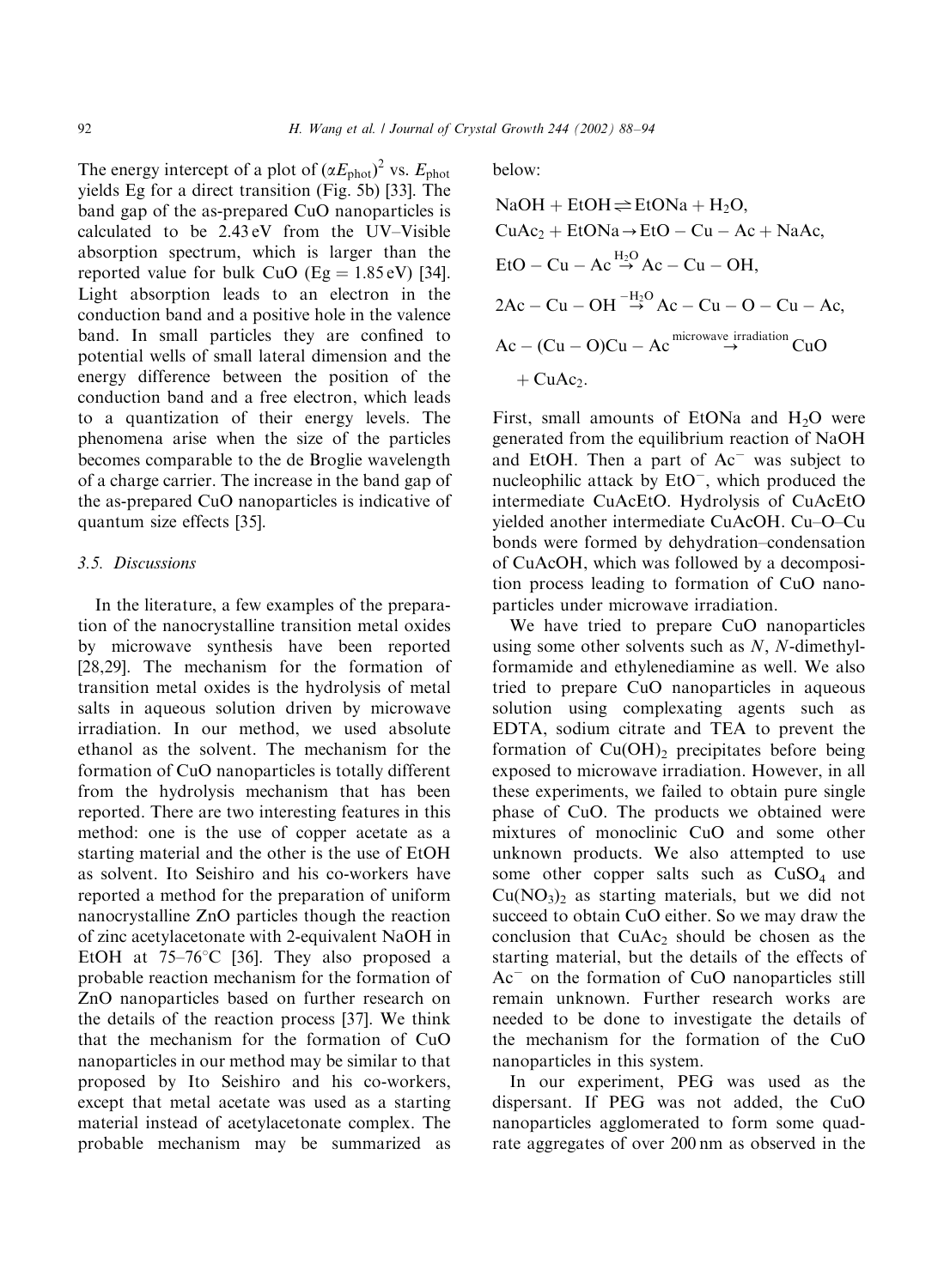

Fig. 6. TEM image of the CuO nanoparticles prepared in the absence of PEG.

TEM image (Fig. 6). These can be explained by the stabilization effect of the surface caused by PEG. The existence of PEG can reduce the Gibb's free energy of the surface of the CuO nanoparticles. As a result, it can prevent the grains from merging into larger ones.

Microwave irradiation played a very important role in the formation of CuO nanoparticles. Microwave not only provided the energy for the formation of the final product, but also greatly accelerated the nucleation of the CuO and depressed the straightforward growth of newborn CuO due to the intense friction and collisions of the molecules created by the microwave irradiation. The formation of uniform nanosized particles demands a uniform growth environment, and microwave heating affords this. With microwave irradiation of reactants in polar solvents, temperature and concentration gradients can be avoided, providing a uniform environment for the nucleation. As a result, the as-prepared CuO nanoparticles are of small size and narrow size distribution.

## 4. Conclusions

Nanocrystalline CuO particles with a monoclinic structure have been prepared successfully by a novel method using microwave irradiation. It is a simple and efficient method to produce CuO nanoparticles with regular shape, small size, narrow size distribution and high purity. We can foresee the upscaling of the process to form large quantities of nanosized CuO particles, which have wide applications in various fields such as photics, catalysis and biosensors.

#### Acknowledgements

This work is supported by the Jiangsu Advanced Science and Technology Program of China (BG 2001039), National Natural Science Foundation of China (No. 50072006) and Analytical Foundation of Nanjing University. The authors also thank Ms. Xiaoning Zhao and Ms. Xiaoshu Wang from Modern Analytic Center of Nanjing University for extending their facilities to us.

#### References

- [1] A. Henglein, Chem. Rev. 89 (1989) 1861.
- [2] A. Agfeldt, M. Gratzel, Chem. Rev. 95 (1995) 49.
- [3] E.P. Wolhfarth, Ferromagnetic Materials, Vol. II, North-Holland, Amsterdam, New York, Oxford, Tokyo, 1980, p. 405.
- [4] J.C. Mallinson, The Foundations of Magnetic Recording, Academic Press, Berkeley, CA, 1987 (Chapter 3).
- [5] F.N. Bradley, Materials for Magnetic Funtions, Hayden, New York, 1976 (Chapter 2).
- [6] T. Mitsuyu, O. Yamakazi, K. Ohji, K. Wasa, Ferroelectrics 42 (1982) 233.
- [7] O. Regan, M. Gratzel, Nature 353 (1991) 737.
- [8] K. Naazeeruddin, A. Kay, M. Gratzel, J. Am. Chem. Soc. 115 (1993) 6832.
- [9] U. Bjoerksten, J. Moser, M. Gratzel, Chem. Mater. 6 (1994) 858.
- [10] W.P. Dow, T.J. Huang, J. Catal. 160 (1996) 171.
- [11] P.O. Larsson, A. Andersson, R.L. Wallengerg, B. Svensson, J. Catal. 163 (1996) 279.
- [12] Y. Jiang, S. Decker, C. Mohs, K.J. Klabunde, J. Catal. 180 (1998) 24.
- [13] A.E. Rakhshni, Solid State Electron. 29 (1986) 7.
- [14] (a) R.V. Kumar, Y. Diamant, A. Gedanken, Chem. Mater. 12 (2000) 2301; (b) R.V. Kumar, R. Elgamiel, Y. Diamant, A. Gedanken,
- J. Norwig, Langmuir 17 (2000) 1406. [15] A.A. Eliseev, A.V. Lukashin, A.A. Vertegel, L.I. Heifets, A.I. Zhirov, Y.D. Tretyakov, Mater. Res. Innovations 3 (2000) 308.
- [16] J.F. Xu, W. Ji, Z.X. Shen, S.H. Tang, X.R. Ye, D.Z. Jia, X.Q. Xin, J. Solid State Chem. 147 (2000) 516.